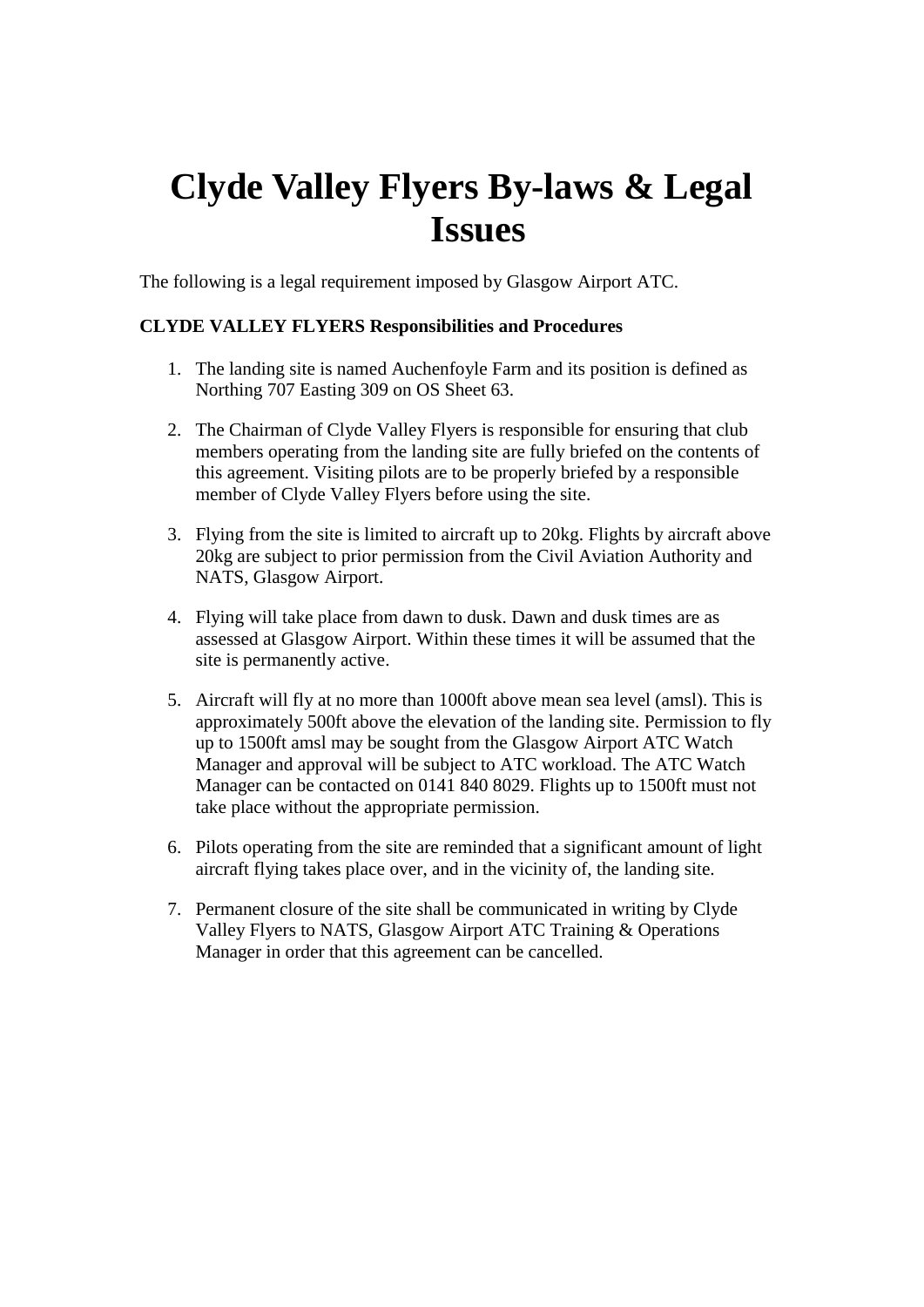# **Clyde Valley Flyers Model Aircraft Club By-laws**

# **AIMS**

- To install in all Club members a disciplined approach to and awareness of safety, thereby greatly reducing the chances of any insurance claim against the association, and/or loss of the flying site. This will also introduce greater enjoyment of flying activity and promote greater club interest.
- To ensure, the smooth running of the club and its activities, thereby maximizing the enjoyment of the sport.

### **Safety Rules**

- 1. All persons flying at the site will abide with the conditions laid down in the appropriate Air Navigation Order(s).
- 2. All flyers must be in possession of current BMFA/SAA/LMA insurance or insurance acceptable to the committee. Any person not so insured will not be permitted to fly at the Club flying site.
- 3. At each flying session, in the absence of the Club Safety Officer or Committee member, a temporary Safety Officer shall be appointed. His/her judgement on matters of safety on the day shall be taken as final.
- 4. Helicopters can, if the runway is in use by fixed wing, be flown in the area behind the pits. The pilot must stand between the helicopter and the pits. All helicopter flying in this area must be limited to hovering manoeuvres at or below the pilot's eye level only. No circuits or aerobatics. The club frequency control system must be used.
- 5. Control line flying may be carried out in the area behind the pits.
- 6. First Person View (FPV) flying is permitted at the site provided the current CAA rules are adhered to. Models with a flying weight of 3.5kg or more must only be flown when the pilot is accompanied by a suitably qualified safety pilot who can take control using a second transmitter connected to the first by a "buddy lead". For models under 3.5kg, an exemption from the requirement to use a second transmitter has been granted by the CAA. For models over 1.8kg, but under 3.5kg, the pilot must hold a SAA Silver or BMFA B qualification for the type of aircraft being flown to take advantage of the exemption from the requirement for a second transmitter connected by a "buddy lead". Pilots must ensure that the conditions set out in the exemption document are met. Particular notice must be taken of the requirement to appoint a Competent Observer for each flight. The maximum altitude is restricted by our local agreement with NATS to 1000ft amsl or 500ft above ground level at the runway.
	- a. See Appendix 1, CAA document ORS4 No. 1011 Small Unmanned Aircraft. All pilots must ensure that they know the limitations imposed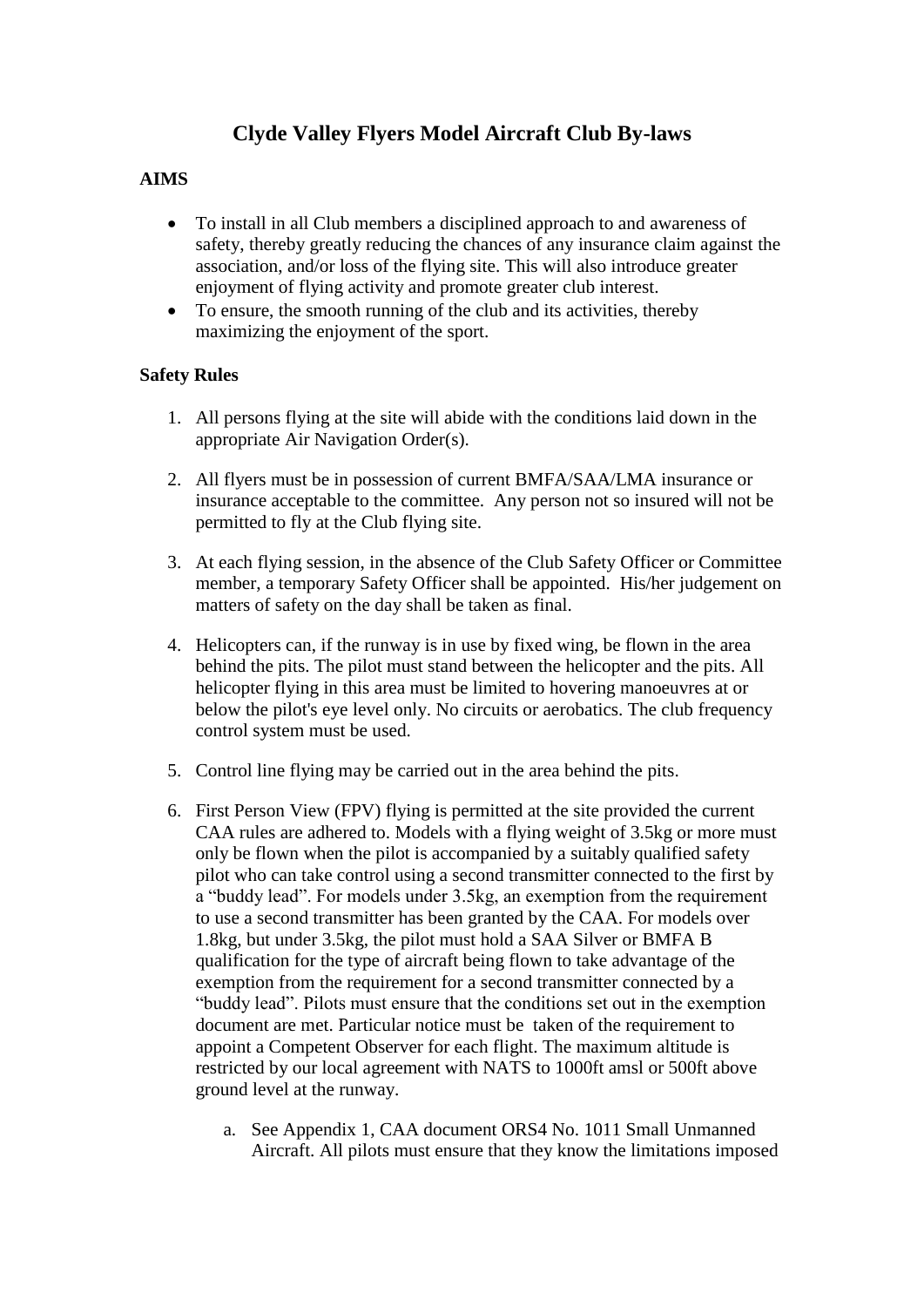by this document and any that subsequently replace it.

- b. FPV flying is not an isolated activity and all other applicable by-laws must be observed. Flyers who have not achieved BMFA A or SAA Bronze Certificate (or higher) standard must be accompanied by an instructor or suitably qualified safety pilot.
- 7. On approach of a low-flying full size aircraft to the flying area, model aircraft must descend to a safe height below that of the full size. Models i.e. gliders, which cannot do so, must get out of the flight path of the full size aircraft immediately.
- 8. It is recommended that all transmitters carry the appropriate frequency channel pennant. (The only frequencies allowed are 27MHz, 35MHz and 2.4 GHz.) Transmitter frequencies may be checked at any time or when requested by a member. If the transmitter does not meet the requirements of its frequency band, it will be banned from use until rectified.
- 9. If four or more flyers are present the club frequency control system will be bought into use. (The system consists of a peg board utilising the peg on, peg off system.) Personal ID will be used, i.e. Club membership token or card. Failing this, an item with the pilots name on it may be used. Bunches of keys etc. must not to be used.
- 10. The transmitter pound is the pit area unless another area is designated by a committee member.
- 11. The spectator area is behind the pits or in an area designated on the day by the safety officer.
- 12. No model will be flown over the pits area, car park, road(s) or any buildings.
- 13. Flyers who have not achieved BMFA A or SAA Bronze Certificate (or higher) standard must be accompanied by an instructor or suitably qualified safety pilot.
- 14. Any persistent or deliberately dangerous flying should be reported to the designated safety officer or Committee Member.
- 15. The presence of radio interference should, if detected, be brought to the attention of the safety officer who may, at his discretion, suspend flying activity until it is safe to continue. Any case of radio malfunction or interference must be cause for an immediate landing.
- 16. Glider launching should take place from a safe area, i.e. upwind and to one side of the strip in use. Power flyers should be aware of the danger posed by a tow-line, both during and after a launch. Aero towing will take place from the strip in use. Soaring should not take place in a portion of the sky normally used by power models.
- 17. Pilots must warn other pilots of their intentions, i.e. takeoff, overshoot,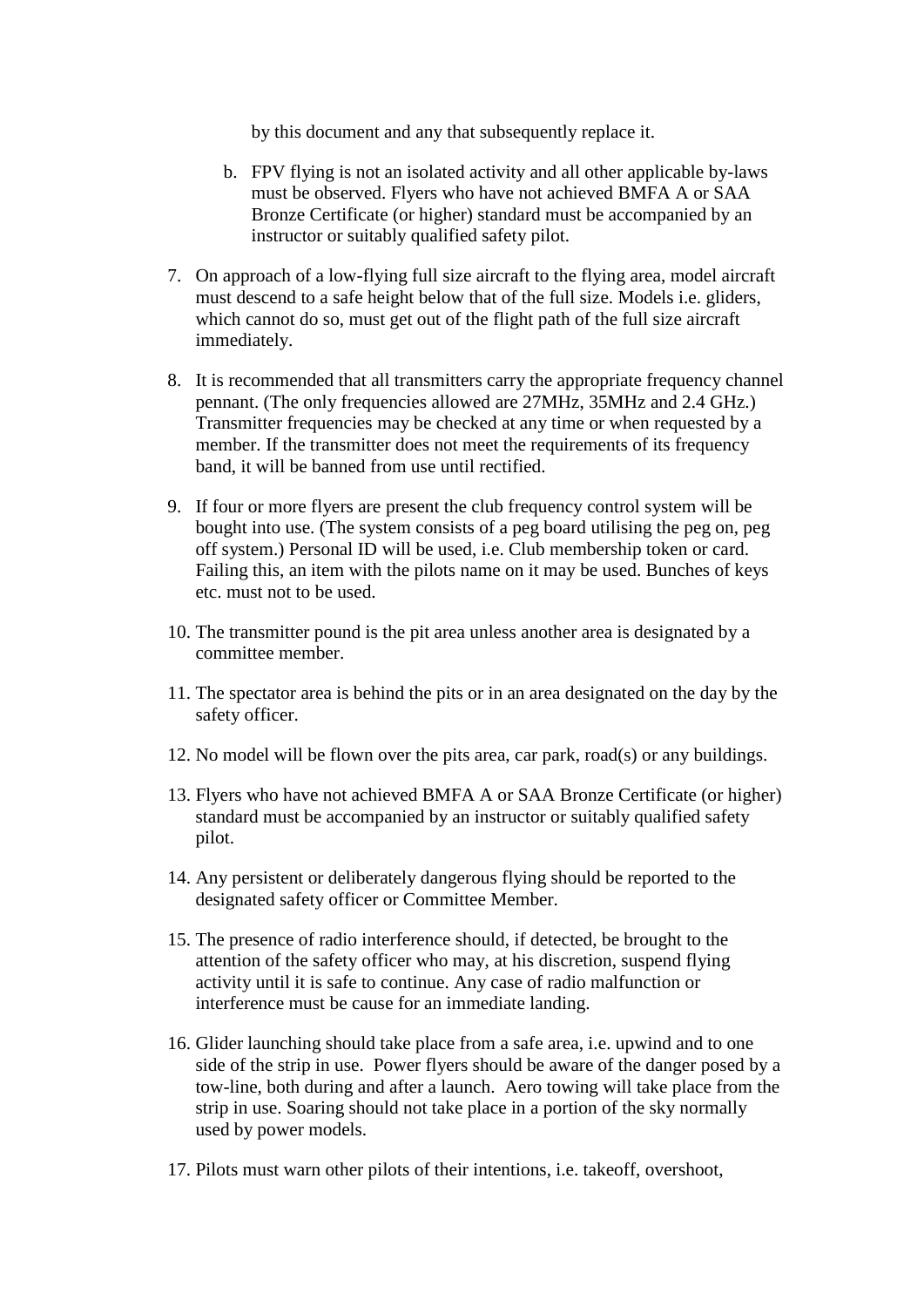landing, low pass, etc., in particular dead stick landings and malfunctions where pilots must be given full use of the airfield to carry out a forced landing.

- 18. In the case of multiple landings, power models shall give way to gliders except when dead stick.
- 19. Aerobatics should not be carried out above the strip and due regard should be shown to other flyers.
- 20. It is recommended that all new or re-commissioned models be checked over by an experienced flyer, before the maiden flight, to ensure correctness of controls etc.
- **21.** No flying shall take place whilst the grass cutting or any other maintenance work is being carried out to the flying strip.

#### **The Start Up Area**

- 22. Models with IC engines must only be started in the start up area or on the runway if it is clear. Electric powered models must only have their batteries connected in the start up area or on the runway.
- 23. The "Start up" benches have been provided for the benefit of members and visitors to the field and should be used whenever possible. Aircraft with IC engines must not be placed on the bench provided for electric powered models or gliders.
- 24. All aircraft must be properly restrained during start up. If start up is carried out on the ground, a hold back device or a helper should be used whenever possible.
- 25. Only flyers, instructors and flyers assistants should be in the start up area.
- 26. Persons in the start up area must not distract the person starting an engine in any way unless it is to instruct, prevent injury or prevent damage to an aircraft.
- 27. After start up, a model may be carried to the runway with the engine at idle.
- 28. After start up, a model may be taxied to the runway by the closest available link.

#### **Pilot Stances**

- 29. The pilot stances have been provided for the benefit of members and visitors to the field and should be used whenever possible. The pilot stance closest to the landing end of the field should be used. Only flyers, instructors and flyers assistants should be in the pilot stances.
- **30.** Persons in the pilot stances must not distract the person flying in any way unless it is to instruct, prevent injury or prevent damage to an aircraft.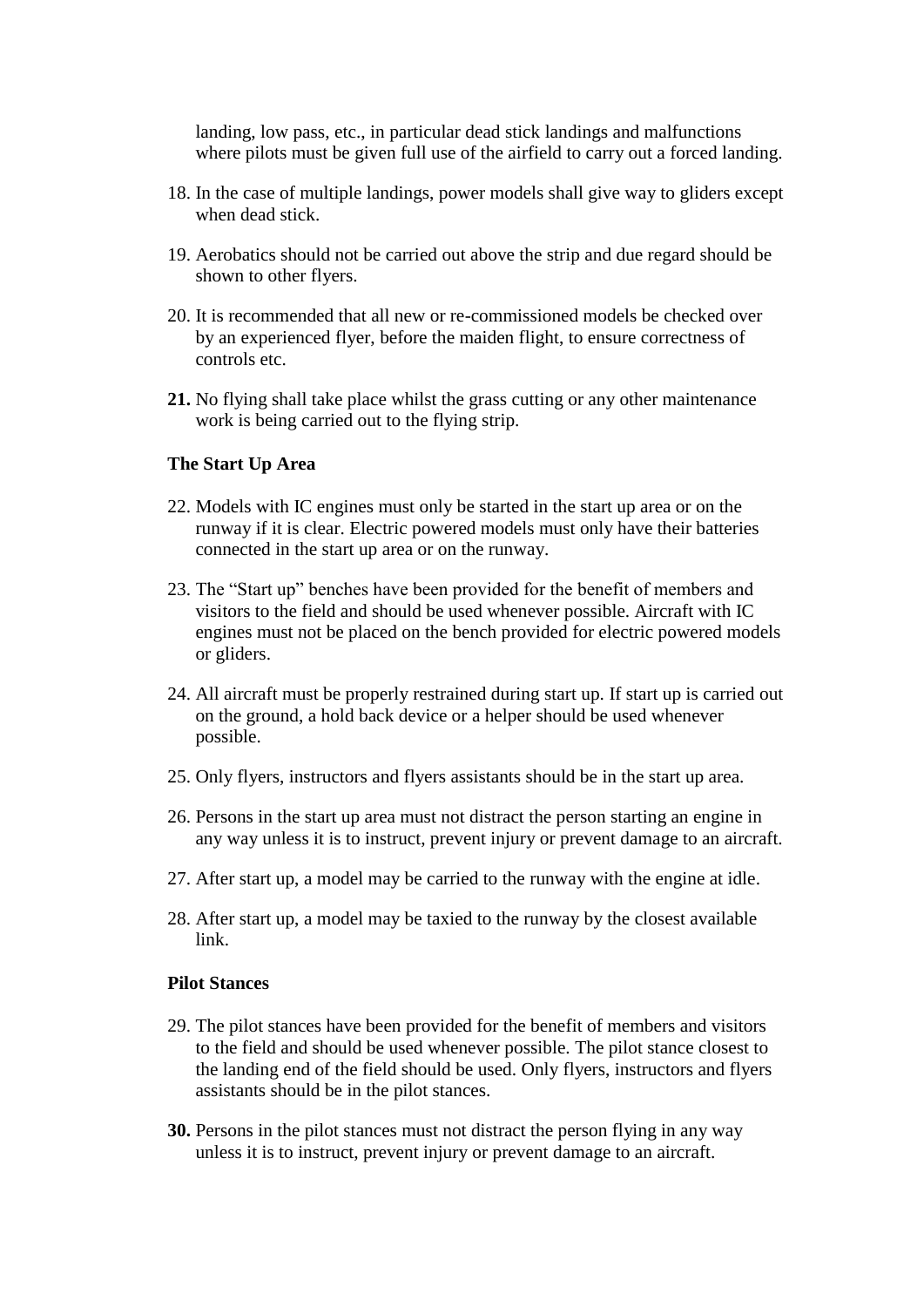#### **Accidents and First Aid**

- 31. Injuries All injuries should be logged in the accident book, located within the field hut.
- 32. First aid A first aid box is provided within the field hut.
- **33.** Damage Any damage to the field or hut should be reported to a committee member as soon as possible.

#### **Visitors, Children and Dogs**

- 34. Visitors to the field should be made aware of the club's general safety rules and practices. e.g. use of mobile phones in the pitts area, no entry beyond the pitts area unless accompanied by a member.
- 35. Children must be properly supervised at all times.
- 36. Dogs and other pets must be properly supervised at all times.

#### GENERAL

- 37. The purpose of the funding for the access road to the pits was to improve access to the strip, particularly for the disabled. To that end, the stop-off point adjacent to the strip is for unloading purposes only, except for disabled drivers. When you have unloaded your vehicle, please move it to the car park area across the bridge from the huts. There is limited parking on the hard standing around the huts. Access to the strip or huts must not be obstructed. No vehicles should be parked between the strip and the gate of the hut compound.
- 38. The leaving of litter such as broken props, tow-lines, rubber bands, empty bottles/ cans etc. is not permitted. All litter must be carried away. Crashed models should not be burned on the field. They should be taken home.
- 39. The gate from the road to the field must be closed after a vehicle has passed through.
- 40. The gate at the bridge must be closed after a vehicle has passed through.
- 41. All models will not emit excessive noise and should comply with the current codes of practice.
- **42.** Observe the Country Code at all times. Use your common sense!

#### **The last member to leave the field must:**

Ensure that all gates are closed,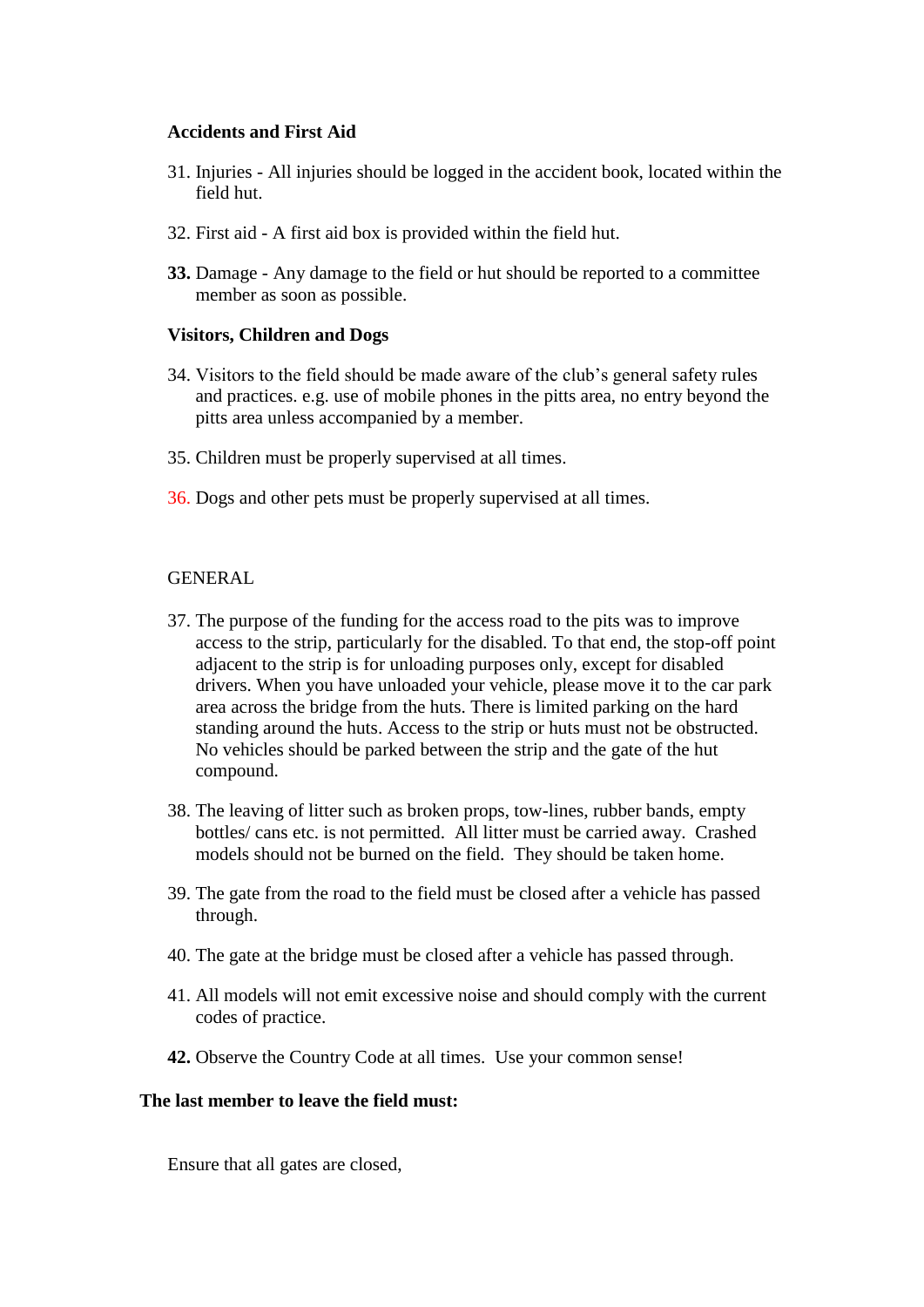- the electric fence is erected correctly and switched on and
- the club hut and its contents are secured.

CVF By-laws Issue 6 October 2014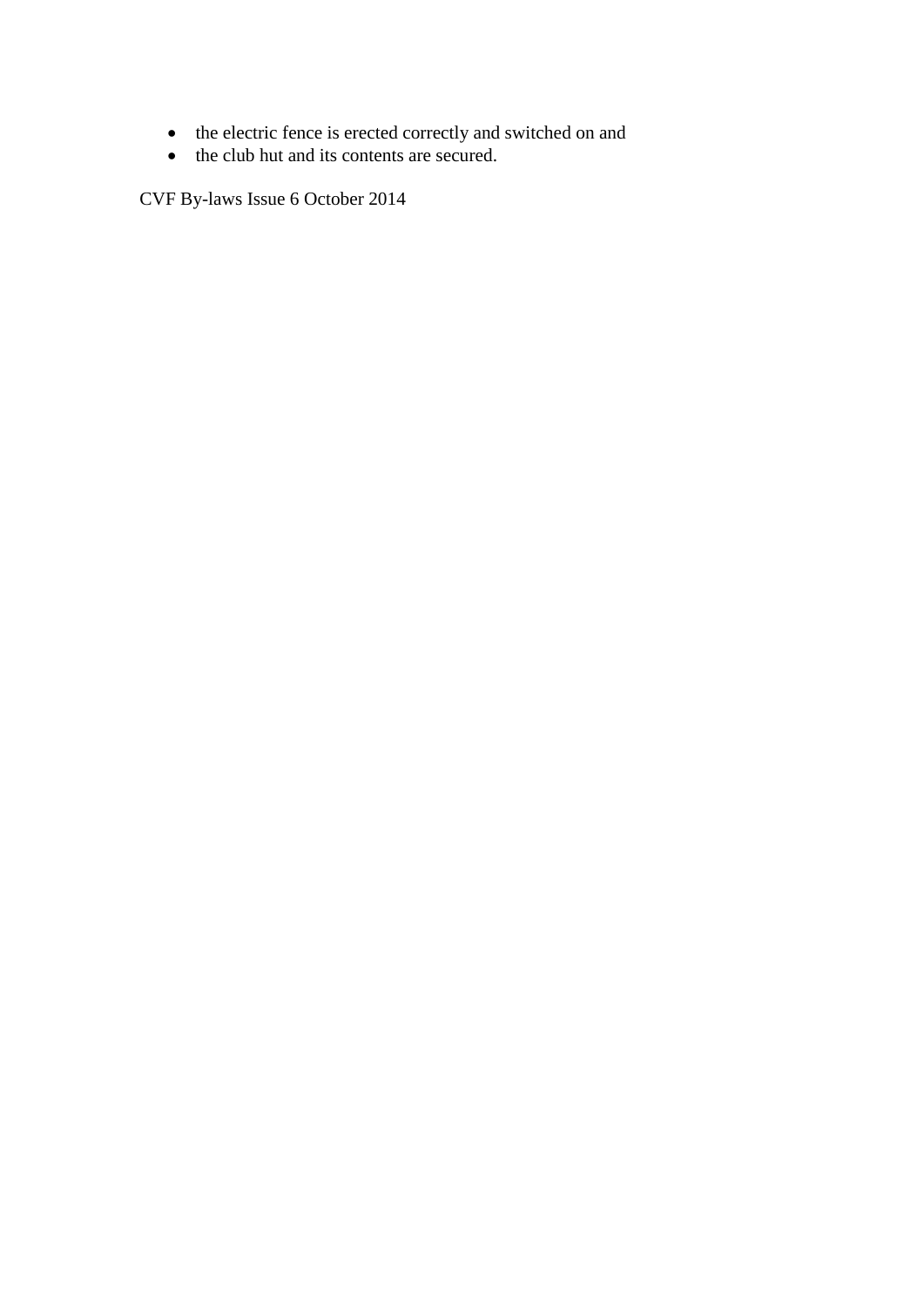#### Appendix 1 CAA Exemption Document for FPV Flying

#### **Official Record Series 4**

**United Kingdom Civil Aviation Authority** 



**Miscellaneous** 

No: 1011 Publication date: 23 April 2014

**Air Navigation Order 2009** 

**General Exemption E 3780** 

Small Unmanned Aircraft - First Person View (FPV) Flying

(See Note 1)

- $1)$ The Civil Aviation Authority, in exercise of its powers under article 242 of the Air Navigation Order 2009 ('the Order'), exempts any person in charge of a Small Unmanned Aircraft (SUA) from the requirement at article 166(3) of the Order to ensure that direct unaided visual contact is maintained with the aircraft sufficient to monitor its flight path in relation to other aircraft, persons, vehicles, vessels and structures for the purpose of avoiding collisions.
- This exemption only applies if the conditions at paragraphs 3 to 7 are met.  $2)$
- $3)$ The person in charge is the person piloting the SUA (see Note 2). a)
	- b) The person in charge is accompanied by a competent observer who maintains direct unaided visual contact with the SUA sufficient to monitor its flight path in relation to other aircraft, persons, vehicles, vessels and structures for the purpose of avoiding collisions and advises the person in charge accordingly.
	- The maximum take-off mass of the SUA does not exceed 3.5 kg, including any  $c)$ batteries or fuel.
- 4) The person in charge must not fly the SUA:
	- in Class A, C, D or E airspace unless permission of the appropriate air traffic control a) unit has been obtained:
	- b) within an aerodrome traffic zone during the notified hours of watch of the air traffic control unit (if any) at that aerodrome unless permission of any such air traffic control unit has been obtained;
	- at a height of more than 1,000 feet above the surface (see Note 3); c)
	- d) over or within 150 metres of any congested area;
	- over or within 150 metres of an organised open-air assembly of more than 1,000  $e)$ persons;

The latest version of this document is available in electronic format at www.caa.co.uk/publications, where you may also register for e-mail notification of amendments.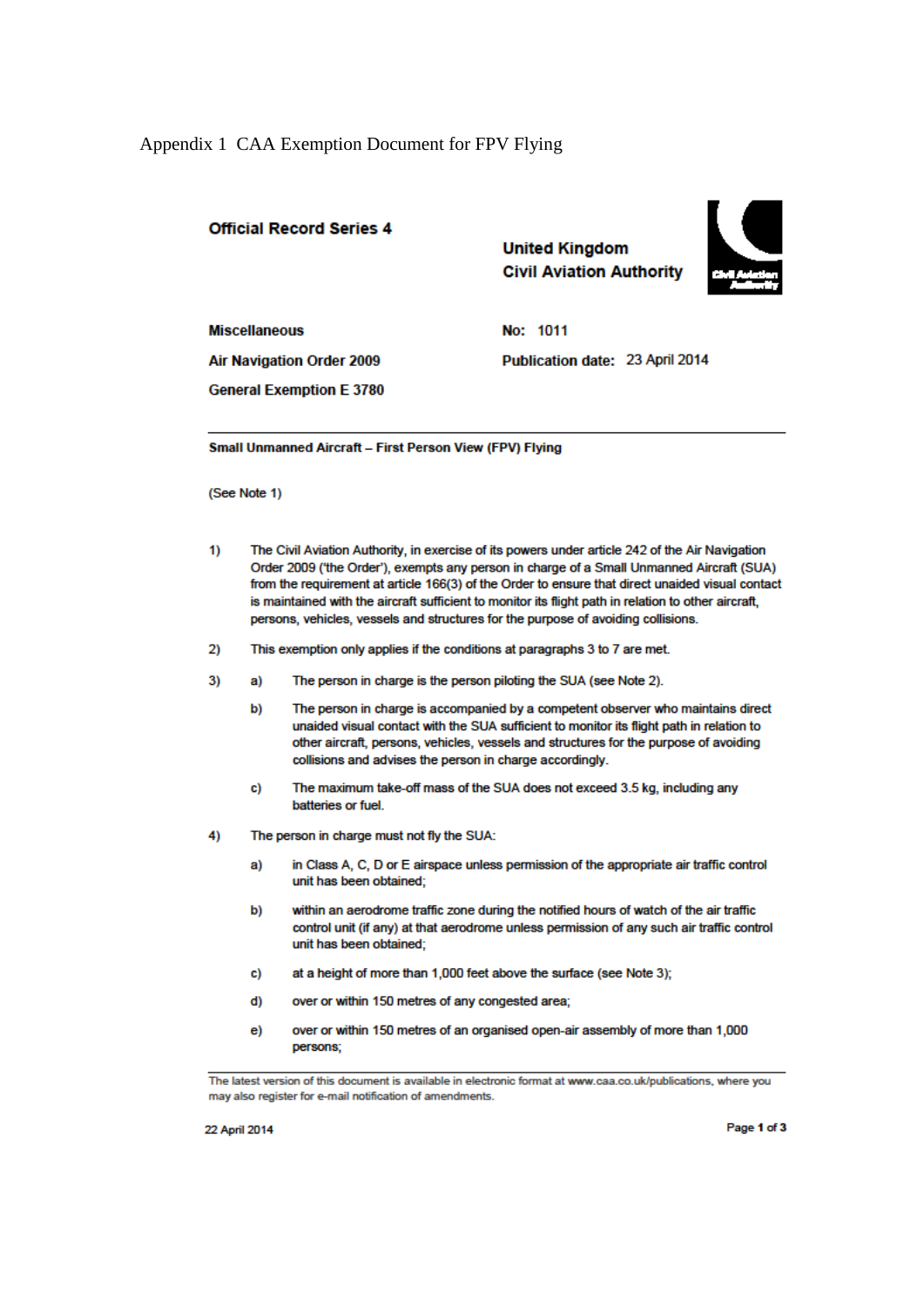- $f$ within 50 metres of any vessel, vehicle or structure which is not under the control of the person in charge of the aircraft;
- within 50 metres of any other person, apart from the competent observer, except when  $\alpha$ ) taking off or landing in accordance with paragraph (h);
- $h)$ within 30 metres of any other person, apart from the competent observer, other adjacent model operators, or any model flying club members, during take-off or landing; or
- $i)$ for the purposes of aerial work.
- $5)$ For the purposes of this exemption, a 'competent observer' means someone whom the person in charge of the SUA has designated as the competent observer.
- $6)$ Before designating someone as the competent observer, the person in charge of the SUA must be satisfied that he or she:
	- has been briefed in accordance with paragraph 7;  $a)$
	- is competent to perform the tasks which he or she may be called upon to perform in  $b)$ accordance with paragraph 7; and
	- $\mathbf{c}$ ) is competent, by direct unaided visual observation of the SUA, to assist and advise the person in charge with the safe conduct of the flight.
- $\overline{7}$ The person in charge must ensure that:
	- the competent observer is fully briefed on the planned flight and what is expected of  $a)$ him/her taking into account the prevailing conditions;
	- the competent observer understands that he/she must stay directly adjacent to the  $h)$ person in charge and maintain direct unaided visual contact with the SUA at all times, to visually and aurally monitor the airspace for other aircraft and the take-off and landing area for any persons;
	- the competent observer has been instructed on the actions to take in the event of  $\mathbf{c}$ another aircraft being spotted and a risk of collision is assessed; and
	- $d$ the competent observer understands that he/she must advise if the SUA is proceeding beyond the point at which he/she is able to monitor its flight path sufficiently to identify a risk of collision.
- $8)$ This exemption supersedes Official Record Series 4 No. 1009, which is hereby revoked.
- $9)$ This exemption has effect from the date hereof until 30 April 2015, unless previously revoked.

J E Benyon for the Civil Aviation Authority 22 April 2014

22 April 2014

Page 2 of 3